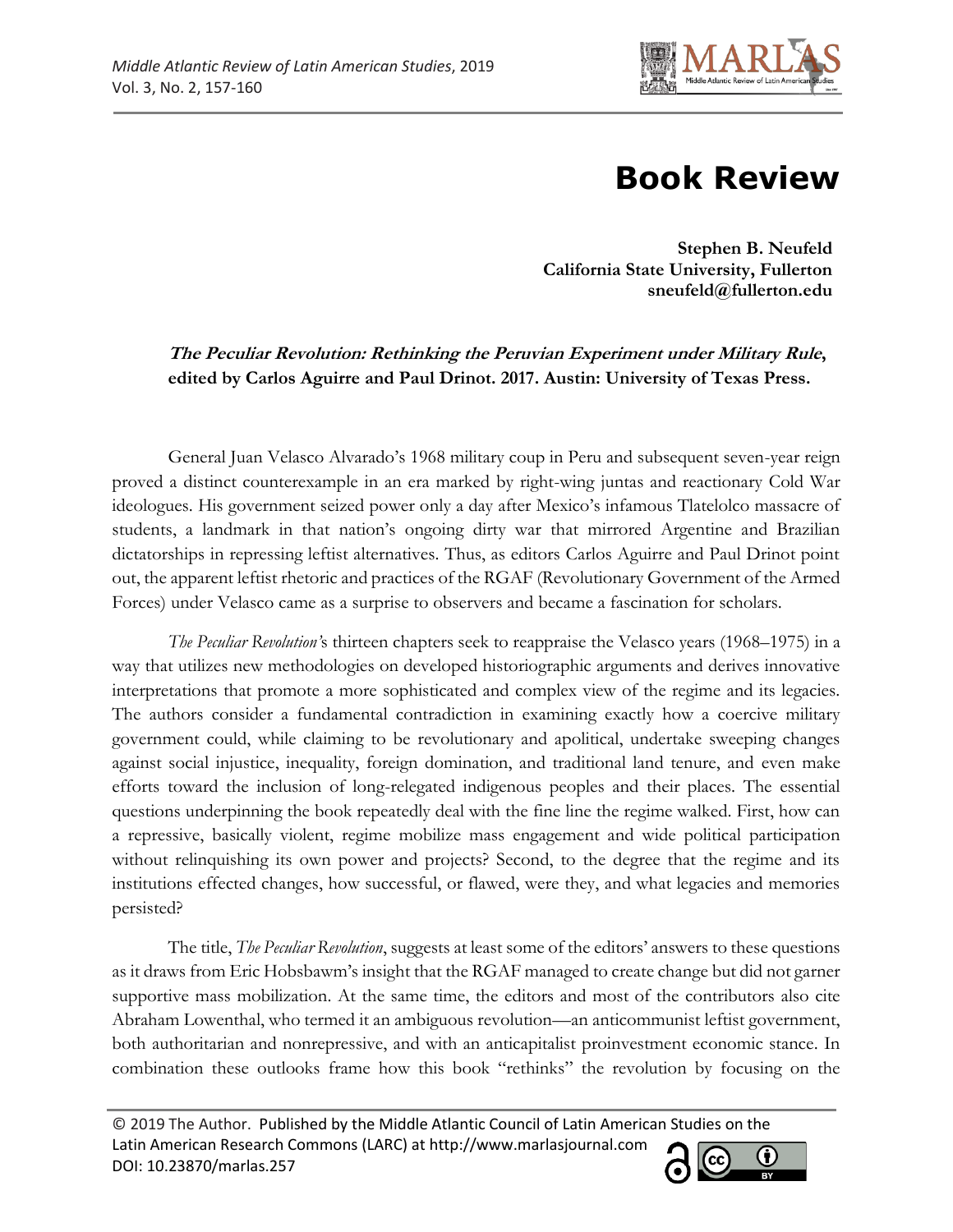## *Middle Atlantic Review of Latin American Studies*

diversity of experiences, rife with contradictions that mark the era for participants from all parts of Peruvian society. The revolution proved both too dramatic and too limited, too short for many and far too radical for others; its memory remains a mixture of disillusionments, regrets, and nostalgia.

*The Peculiar Revolution* begins with the cultural politics of the era in Part 1 (celebrations, rhetoric, funerals, memory), then follows with institutional work (labor, military, education) in Part 2, and concludes in Part 3 with regional and ethnographic diversities (local experiences, environment, indigenous peoples).

The abstract efforts of the regime (RGAF and also SINAMOS—Sistema Nacional de Apoyo a la Movilización Social, its executive policy side) to shape the military government and junta into a proper revolution required the creation of a new historical narrative and iconography and its dissemination to the Peruvian public. They hoped to gain popular support, instill a sense of military nationalism, and frame what they had done as the beginning point for a new and exclusively Peruvian independence. In doing so, perhaps the regime could tap into sentiment for much-needed legitimacy, convince the public to suffer sacrifices, and, in time, leave the revolutionary governance to nonmilitary rule.

Chapters by Carlos Aguirre and Charles Walker examine the sesquicentennial celebrations of 1971 and the propagandistic efforts (through music, parades, statuary, and film) to rewrite a national history that eschewed Pizarro's role and made Tupac Amaru II in the 1770s the hero of independence, rather than San Martín and Bolívar who "rescued" Peru from Spain in 1821. In this new telling, Tupac's violent rebellion was justified as a last resort, much as the RGAF claimed for its own cause. The regime did not always succeed in making its cultural case, but it did, as Adrian Lerner shows, inspire mass engagements, but on their own terms. In his chapter on Velasco's funeral he shows that the people were quite capable of taking matters into their own hands, as they usurped the official ceremonies to honor the general as they chose. Ironically, the military eventually broke their mourning with an iron fist. The emotional outpouring of that day bequeathed the popular, conflicted memories of Peruvians today. Paul Drinot takes on collective memory by examining Youtube comments for videos reflecting on the revolutionary era. As with the other chapters in this section, he demonstrates the cultural divides and emotional baggage left by Velasco's experiment. Part 1 stands out as the more innovative and refreshing section of the overall work.

Somewhat more conventional is Part 2, which seeks the peculiar revolution within institutions and programs, including education, land reform, and the culture of the military. Patricia Oliart shows how the 1972 educational reforms drew from transnational ideas, including Freire's radical pedagogy, to attempt to inspire revolutionary fervor. She argues persuasively that new indigenous language policies and, more crucially, teacher professionalization marked a critical change for the nation. The chapter by Judith Heilman details the ideological split in the peasant/farmer associations that sought new land reforms, as groups like the Confederación Campesina del Perú (CCP), Confederación Nacional Agraria (CNA), and others worked out politics on their own terms. Although not especially surprising on the face of it, she makes great use of interviews to reveal a rural politics both stubborn and resistant to change. Lourdes Hurtado delves into military culture in her chapter, demonstrating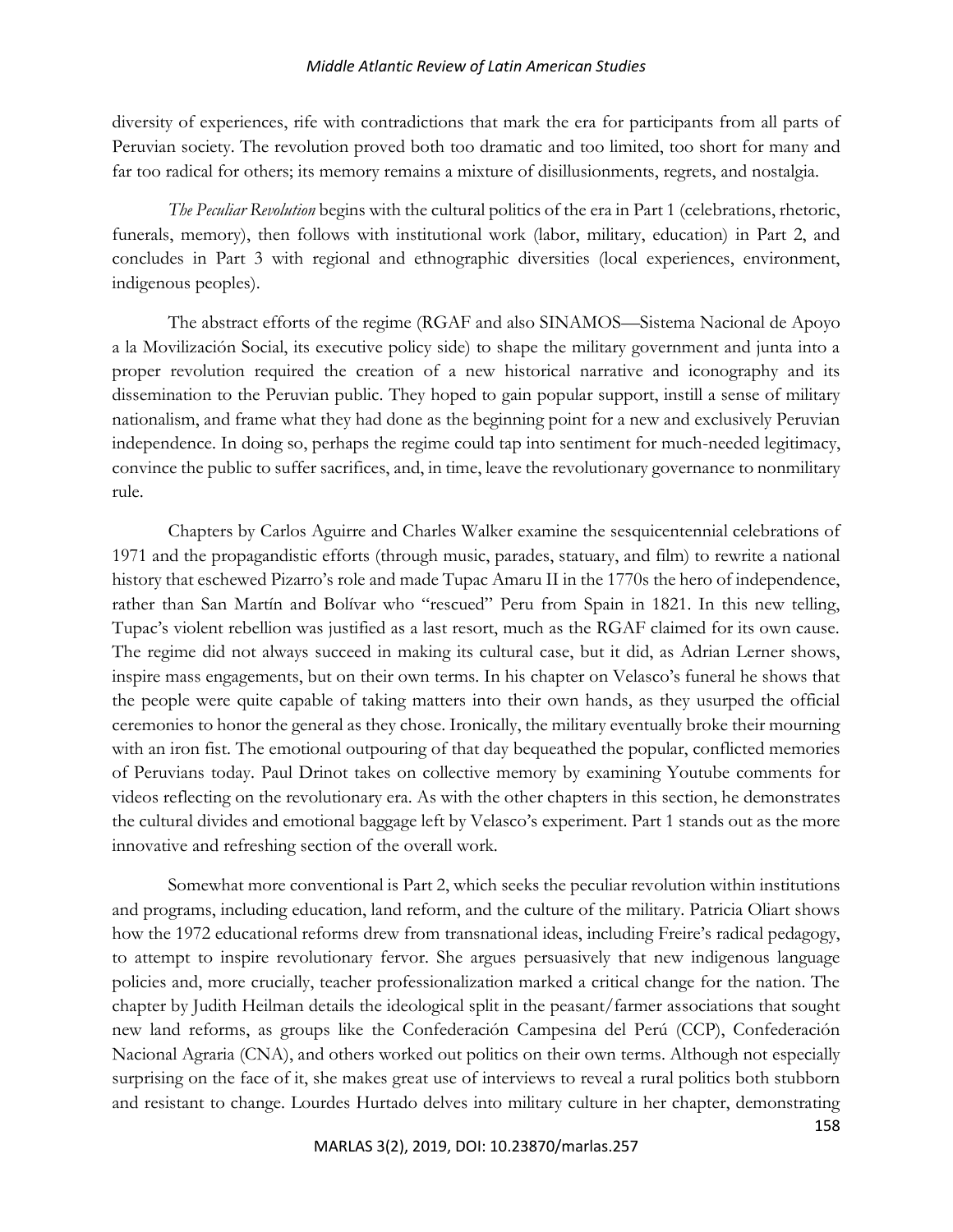## Neufeld – *The Peculiar Revolution* Book Review

how the armed forces later made efforts to "forget" Velasco officially, even while some held onto his ideals. Hurtado illustrates the armed forces' own version of itself—one with more indigenous members in its branches, one resisting foreign domination, one with a marked inferiority complex due to historical losses, and one that now hinged its identity on the twin ideals of dignity and "huevos." Quite compelling, her findings also echo those of Drinot's commenters whose language similarly either sought nostalgia or dismissal of the revolution using the ideas of dignity and "huevos." The final chapter in this section by George Philip provides a standard, brief, and largely political analysis that might fit better elsewhere as an introduction to the historiography.

The final section of the book works to flesh out the diversity of revolutionary experiences in different areas of Peru, from an environmental perspective and from an indigenous point of view. Anna Cant comparatively examines the regional variations in land reform to show how previous political engagements and economic structures prefigured revolutionary outcomes. Bureaucratic overreach flawed the failed process in Piura; strong campesino organization shaped reform efforts in Cuzco; and political indifference left peasants unimpressed and unaffected in Tacna. Mark Carey studies the Chavimochic dam and irrigation project and suggests that its implementation owed much to Velasco's agrarian and water legal reforms. He points out that the impending failure of the project comes from persistent droughts and shrinking glaciers. Nathan Clarke focuses his chapter on the labor movements in Chimbote as the nationalized anchovy fishery, along with solidarity-minded steel workers, struggled against a regime imposing conservation measures. The workers provided an excellent example of the mass engagement that the RGAF and SINAMOS theoretically sought, but in this case, it fought the regime and its technocratic regulations against overfishing. Political participation was met with machine guns and tear gas, illustrating once again the contradiction to the peculiar revolution. Mark Rice turns his attention to Cuzco and the rising tourism industry (under yet another institute, COPESCO—Plan Turístico y Cultural Perú-UNESCO) that attempted to take advantage of Machu Picchu after the opening of new airports in 1968. While the regime hoped to offer new employment and gain hard currency, conflicts over cultural patrimony set many against the potential damage to the historic sites. Worse yet, dirty, drug-smoking hippies began to arrive rather than wholesome, well-heeled families. While this chapter might have fit better in the first section of the volume, it demonstrates again how local values and identities did not always match the fabric of Velasco's revolutionary nation. Stefano Verase's final chapter makes this same point abundantly clear and does so from the point of view of a participant who served in the Velasco government. He details how the regime knew virtually nothing about the indigenous peoples in Amazonia, and how he and his colleagues brought an awareness of ethnic identities and their unique worldviews and environmental perspectives. His experience demonstrates how the few changes for the indigenous remained limited—use of their languages in registering with the government and permission to discuss federation—due not to the regime's indifference (now symbolically invested in Tupac), but simply due to a lack of capacity and knowledge. While there is symmetry in ending the work on the indigenous chapter, one cannot help but wish it felt less like an afterthought.

The editors proclaim that what is beyond question is that the Velasco regime delivered a radical transformation of the entire society, even if not all promises were fulfilled, or all benefits delivered.